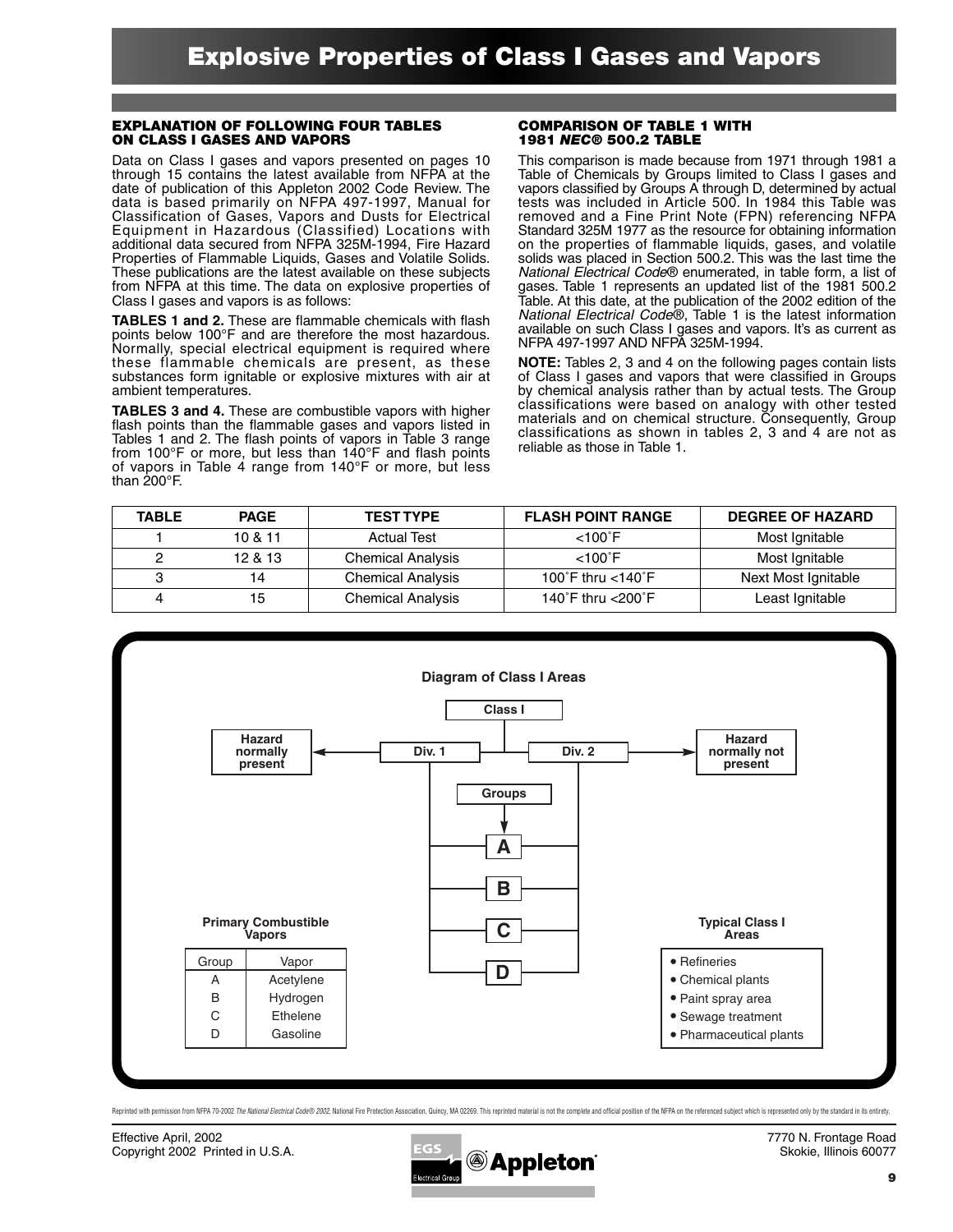### **TABLE 1: Class I Flammable Gases and Vapors Having Less Than 100°F Flash Point— Determined by Actual Tests**

Normally, Special Electrical Equipment IS Required Where these Flammable Gases or Vapors are Present, as these Chemicals Form Ignitable or Explosive Mixtures with Air at Ambient Temperatures.

|                                         |                            |                    |     |                 |                           |                  | Flammable (Explosive) |                                    |                  |  |
|-----------------------------------------|----------------------------|--------------------|-----|-----------------|---------------------------|------------------|-----------------------|------------------------------------|------------------|--|
|                                         | Class I                    | <b>Flash Point</b> |     |                 | Auto Ignition Temp. (AIT) |                  |                       | Limits<br><b>Percent by Volume</b> | Vapor<br>Density |  |
| Substance                               | Zone<br>Group              | $\mathsf{P}$       |     | °C              | °F                        | °C               | Lower                 | Upper                              | (Air<br>$= 1$    |  |
| <b>Group A Atmospheres</b>              |                            |                    |     |                 |                           |                  |                       |                                    |                  |  |
| Acetylene                               | IIC                        |                    | Gas | 581             | 305                       | 2.5              | 100                   | 0.9                                |                  |  |
| <b>Group B Atmospheres</b>              |                            |                    |     |                 |                           |                  |                       |                                    |                  |  |
| Acrolein (inhibited) <sup>O</sup>       | <b>IIB</b>                 | $-15$              |     | $-26$           | 428 *                     | $220*$           | 2.8                   | 31.0                               | .9               |  |
| 1,3-Butadiene <b>@</b>                  | <b>IIB</b>                 |                    | Gas |                 | 788                       | 420              | 2.0                   | 12.0                               | 1.9              |  |
| Ethvlene Oxide <sup>O</sup>             | <b>IIB</b>                 | $-4$               |     | $-20$           | 804                       | 429              | 3.0                   | 100                                | 1.5              |  |
| Hydrogen                                | $\overline{IIC}$           |                    | Gas |                 | 932**                     | 500**            | 4.0                   | 75.0                               | 0.1              |  |
| Manufactured Gas (containing more       |                            |                    |     |                 |                           |                  |                       |                                    |                  |  |
| than 30% $H_2$ by volume)               |                            | ❷                  |     | ❷               | ❷                         | ❷                | Ø                     | Ø                                  | ❷                |  |
| Propylene Oxide <sup>O</sup>            |                            | $-35$              |     | $-37$           | 840                       | 449              | 2.3                   | 36.0                               | 2.0              |  |
| Propyl Nitrate                          |                            | 68                 |     | 20              | 347                       | 175              | 2.0                   | 100                                | NA <sup>®</sup>  |  |
| <b>Group C Atmospheres</b>              |                            |                    |     |                 |                           |                  |                       |                                    |                  |  |
| Acetaldehyde                            | IIА                        | $-36$              |     | $-38$           | 347                       | 175              | 4.0                   | 60.0                               | 1.5              |  |
| <b>Allyl Alcohol</b>                    |                            | $\overline{72}$    |     | $\overline{22}$ | $\overline{713}$          | $\overline{378}$ | 2.5                   | 18.0                               | 2.0              |  |
| n-Butyraldehyde                         | $\overline{\phantom{0}}$   | $-10$              |     | $-12$           | 425                       | 218              | 1.9                   | 12.5                               | 2.5              |  |
| Carbon Monoxide                         | <b>IIA</b>                 |                    | Gas |                 | 1292                      | 700              | 12.5                  | 74.0                               | .97              |  |
| Crotonaldehyde                          | $\overline{IIB}$           | 55                 |     | 13              | 450                       | 232              | 2.1                   | 15.5                               | 2.4              |  |
| Diethyl Ether (Ethyl Ether)             | <b>IIB</b>                 | $-54$              |     | $-12$           | 320***                    | 160***           | 1.9                   | 36.0                               | 2.6              |  |
| Diethylamine                            | <b>IIA</b>                 | $-18$              |     | $-28$           | 594                       | 312              | 1.8                   | 10.1                               | 2.5              |  |
| Epichlorohydrin                         |                            | 91                 |     | 33              | $\overline{772}$          | 411              | 3.8                   | 21.0                               | 3.2              |  |
| Ethylene                                | <b>IIB</b>                 |                    | Gas |                 | 842                       | 450              | 2.7                   | 36.0                               | 1.0              |  |
| Ethylenimine                            |                            | 12                 |     | $-11$           | 608                       | 320              | 3.3                   | 54.8                               | 1.5              |  |
| Ethyl Mercaptan                         |                            | $\mathbf 0$        |     | $-18$           | 572                       | 300              | 2.8                   | 18.0                               | 2.1              |  |
| Hydrogen Cyanide (Hydrocyanic Acid)     | <b>IIB</b>                 | 0                  |     | $-18$           | 1000                      | 538              | 5.6                   | 40.0                               | 0.9              |  |
| Hydrogen Sulfide                        |                            |                    | Gas |                 | 500                       | 260              | 4.0                   | 44.0                               | 1.2              |  |
| Methylacetylene                         |                            |                    | Gas |                 | NA <sup>®</sup>           | NA <sup>®</sup>  | 1.7                   | NA <sup>®</sup>                    | 1.4              |  |
| Methyl Ether                            |                            |                    | Gas |                 | 662                       | 350              | 3.4                   | 27.0                               | 1.6              |  |
| Methyl Formal                           |                            | 34                 |     | $\mathbf{1}$    | 460                       | 238              | NA <sup>®</sup>       | NA <sup>®</sup>                    | 3.1              |  |
| 2-Nitropropane                          | $\overline{\phantom{0}}$   | 82                 |     | 28              | 802                       | 428              | 2.6                   | 11.0                               | 3.1              |  |
| n-Propyl Ether                          |                            | 70                 |     | 21              | 370 +                     | $188 +$          | 1.3                   | $\overline{7}$                     | 3.5              |  |
| Tetrahydrofuran                         | <b>IIB</b>                 | $\overline{7}$     |     | $-14$           | 610                       | 321              | 2.0                   | 11.8                               | 2.5              |  |
| Triethylamine                           | <b>IIA</b>                 | $+16$              |     | $-9$            | 480                       | 249              | 1.2                   | 8.0                                | 3.5              |  |
| Unsymmetrical Dimethyl Hydrazine (UDMH) | $\overline{\phantom{0}}$   | 5                  |     | $-15$           | 480                       | 249              | 2.0                   | 95.0                               | 1.9              |  |
| <b>Group D Atmospheres</b>              |                            |                    |     |                 |                           |                  |                       |                                    |                  |  |
| Acetone                                 | <b>IIA</b>                 | $-4$               |     | $-20$           | 869                       | 465              | 2.5                   | 12.8                               | 2.0              |  |
| Acrylonitrile                           | <b>IIB</b>                 | $-15$              |     | $-26$           | 898                       | 481              | 3.0                   | 17.0                               | 1.8              |  |
| Ammonia                                 | $\overline{IIA}$           |                    | Gas |                 | 928                       | 498              | 15.0                  | 28.0                               | 0.6              |  |
| Benzene (Benzol)                        | <b>IIA</b>                 | 12                 |     | $-11$           | 928                       | 498              | 1.2                   | 7.8                                | 2.8              |  |
| <b>Butane</b>                           | $\overline{\phantom{0}}$   | $-76$              |     | $-60$           | 550                       | 288              | 1.9                   | 8.5                                | 2.0              |  |
| 1-Butanol (Butyl Alcohol)               | $\overline{\mathsf{II}}$ A | $\overline{97}$    |     | 36              | 650                       | 343              | 1.4                   | 11.2                               | 2.6              |  |
| 2-Butanol (Secondary Butyl Alcohol)     | <b>IIA</b>                 | 97                 |     | 36              | 761                       | 405              | 1.7 <sub>0</sub>      | 9.8 <sup>o</sup>                   | 2.6              |  |
| n-Butyl Acetate                         | <b>IIA</b>                 | 72                 |     | 22              | 790                       | 421              | 1.7                   | 7.6                                | 4.0              |  |
| iso-Butyl Acetate                       |                            | 64                 |     | $\overline{18}$ | 790                       | 421              | 2.4                   | 10.5                               | 4.0              |  |
| Cyclopropane                            | $\overline{IIB}$           |                    | Gas |                 | 938                       | 503              | 2.4                   | 10.4                               | 1.5              |  |
| Di-isobutylene                          |                            | 36                 |     | $-2$            | 736                       | 391              | 0.8                   | 4.8                                | 3.8              |  |
| Ethane                                  | $\overline{\mathsf{II}}$ A |                    | Gas |                 | 882                       | 472              | 3.0                   | 12.5                               | 1.0              |  |
| Ethanol (Ethyl Alcohol)                 | <b>IIA</b>                 | 55                 |     | 13              | 685                       | 363              | 3.3                   | 19.0                               | 1.6              |  |
| <b>Ethyl Acetate</b>                    |                            | 24                 |     | $-4$            | 800                       | 427              | 2.0                   | 11.5                               | 3.0              |  |
| Ethyl Acrylate (inhibited)              | <b>IIA</b>                 | 48                 |     | 9               | 702                       | 372              | 1.4                   | 14.0                               | 3.5              |  |
| Ethylamine                              | $\equiv$                   | 0                  |     | $-18$           | 725                       | 385              | 3.5                   | 14.0                               | 1.6              |  |

**GROUP D ATMOSPHERES CONTINUED ON FOLLOWING PAGE**

Reprinted with permission from NFPA 70-2002 The National Electrical Code® 2002, National Fire Protection Association, Quincy, MA 02269. This reprinted material is not the complete and official position of the NFPA on the r

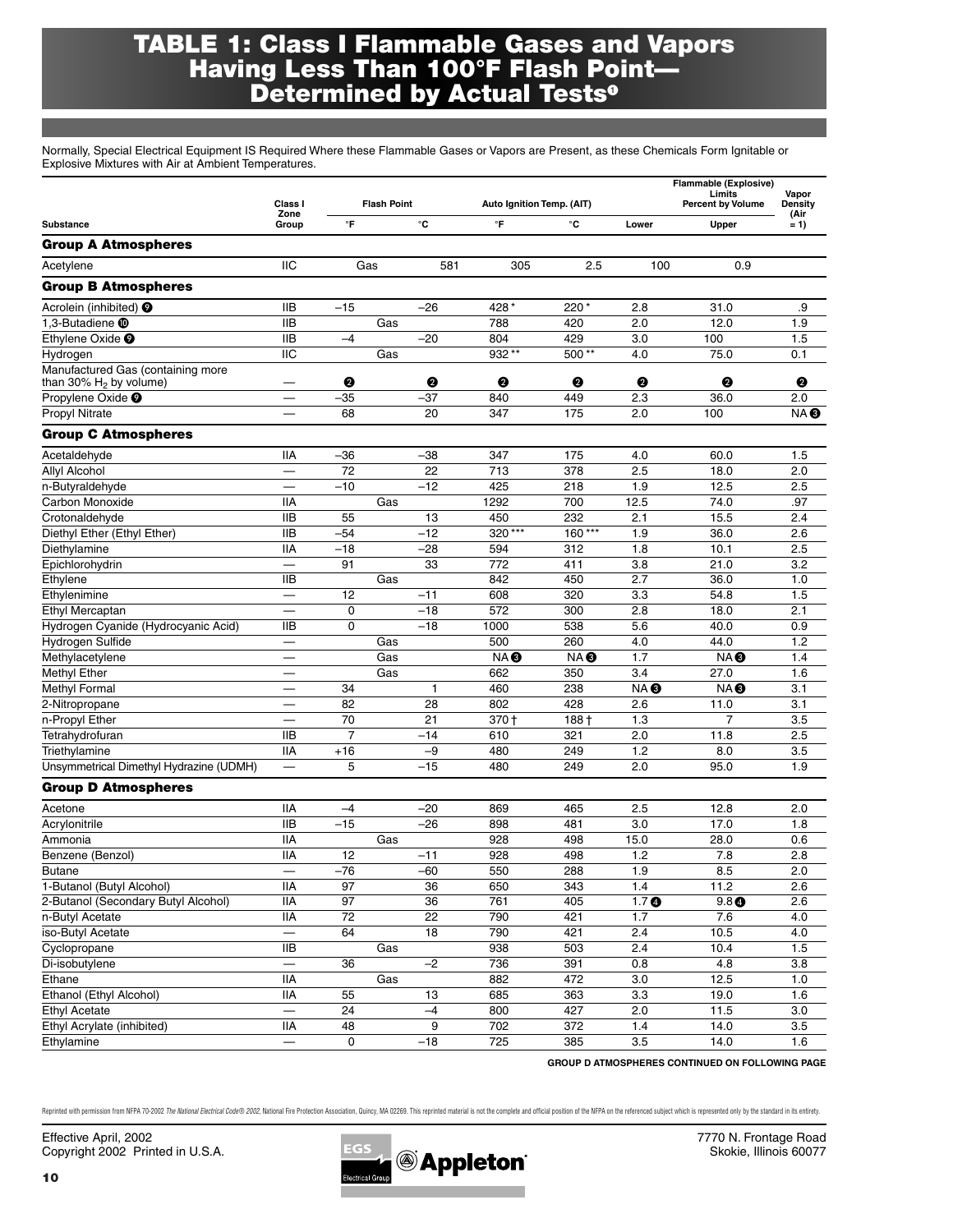### **TABLE 1: Class I Flammable Gases and Vapors Having Less Than 100°F Flash Point— Determined by Actual Tests**

Normally, Special Electrical Equipment IS Required Where these Flammable Gases or Vapors are Present, as these Chemicals Form Ignitable or Explosive Mixtures with Air at Ambient Temperatures.

|                                              | Class I                  | <b>Flash Point</b> |          |            | Auto Ignition Temp. (AIT) |                  | <b>Flammable (Explosive)</b><br>Limits<br><b>Percent by Volume</b> | Vapor<br>Density |
|----------------------------------------------|--------------------------|--------------------|----------|------------|---------------------------|------------------|--------------------------------------------------------------------|------------------|
| <b>Substance</b>                             | Zone<br>Group            | $\mathsf{P}$       | °C       | °F         | °C                        | Lower            | Upper                                                              | (Air<br>$= 1$    |
| <b>Group D Atmospheres (continued)</b>       |                          |                    |          |            |                           |                  |                                                                    |                  |
| Ethvlenediamine (Anhydrous 76%)              |                          | 91                 | 33       | 725        | 385                       | 2.5              | 12.0                                                               | 2.1              |
| Ethylene Dichloride                          |                          | 56                 | 13       | 775        | 413                       | 6.2              | 16.0                                                               | 3.4              |
| Gasoline                                     |                          | $-50$              | $-46$    | 536 to 880 | 280 to 471                | 1.3              | 7.1                                                                | $3-4$ $\odot$    |
| Heptane                                      | <b>IIA</b>               | 25                 | $-4$     | 399        | 204                       | 1.0              | 6.7                                                                | 3.5              |
| Hexane                                       | <b>IIA</b>               | $-9$               | $-23$    | 437        | 225                       | 1.1              | 7.5                                                                | 3.0              |
| Isoprene                                     |                          | $-65$              | $-54$    | 428 ‡      | $220 +$                   | 1.5              | 8.9                                                                | 2.4              |
| <b>Isopropyl Ether</b>                       |                          | $-18$              | $-28$    | 830        | 443                       | 1.4              | 7.9                                                                | 3.5              |
| Mesityl Oxide                                | $\overline{\phantom{0}}$ | 87                 | 31       | 652        | 344                       | 1.4              | 7.2                                                                | 3.4              |
| Methane (Natural Gas)                        | <b>IIA</b>               |                    | Gas      | 1166       | 630                       | 5.0              | 15.0                                                               | 0.6              |
| Methanol (Methyl Alcohol)                    | <b>IIA</b>               | 54                 | 12       | 725 ‡‡     | 385 ‡‡                    | 6.0              | 36.0                                                               | 1.1              |
| Methyl Ethyl Ketone                          |                          | 21                 | $-6$     | 759        | 404                       | 1.4 <sub>o</sub> | 11.40                                                              | 2.5              |
| Methyl Isobutyl Ketone                       |                          | 88                 | 37       | 824        | 440                       | 1.2 <sub>o</sub> | $8.0$ ©                                                            | 3.5              |
| 2-Methyl-1-Propanol (Isobutyl Alcohol)       | $\overline{\phantom{0}}$ | $-40$              | $-40$    | 433        | 223                       | 1.7 <sub>0</sub> | 10.6 <sup>°</sup>                                                  | 2.5              |
| 2-Methyl-2-Propanol (Tertiary Butyl Alcohol) |                          | 52                 | 11       | 892        | 478                       | 2.4              | 8.0                                                                | 2.6              |
| Naphtha (Petroleum)                          | <b>IIA</b>               | 108                | 42       | 550        | 288                       | 1.1              | 5.9                                                                | 2.5              |
| Octane                                       | <b>IIA</b>               | 56                 | 13       | 403        | 206                       | 1.0              | 6.5                                                                | 3.9              |
| Pentane                                      |                          | $-40$              | $-40$    | 470 ##     | 243 ‡‡‡                   | 1.5              | 7.8                                                                | 2.5              |
| 1-Pentanol (Amyl Alcohol)                    | <b>IIA</b>               | 91                 | 33       | 572        | 300                       | 1.2              | $10.0$ $\bullet$                                                   | 3.0              |
| Propane                                      | <b>IIA</b>               |                    | Gas      | 842        | 450                       | 2.1              | 9.5                                                                | 1.6              |
| 1-Propanol (Propyl Alcohol)                  | <b>IIA</b>               | 59                 | 15       | 775        | 413                       | 2.2              | 13.7                                                               | 2.1              |
| 2-Propanol (Isopropyl Alcohol)               |                          | 53                 | 12       | 750        | 399                       | 2.0              | 12.7 $\bullet$                                                     | 2.1              |
| Propylene                                    |                          |                    | Gas      | 851        | 455                       | 2.0              | 11.1                                                               | 1.5              |
| Pyridine                                     | <b>IIA</b>               | 68                 | 20       | 900        | 482                       | 1.8              | 12.4                                                               | 2.7              |
| Styrene                                      | <b>IIA</b>               | 88                 | 31       | 914        | 490                       | 0.9              | 6.8                                                                | 3.6              |
| Toluene                                      | <b>IIA</b>               | 40                 | 4        | 896        | 480                       | 1.1              | 7.1                                                                | 3.1              |
| <b>Vinyl Acetate</b>                         | <b>IIA</b>               | 21                 | $-6$     | 756        | 402                       | 2.6              | 13.4                                                               | 3.0              |
| Vinyl Chloride                               |                          | $-108.4$           | $-78$    | 882        | 472                       | 3.6              | 33.0                                                               | 2.2              |
| Xylenes                                      | <b>IIA</b>               | 81 to 90           | 27 to 32 | 867 to 984 | 464 to 529                | 1.0 to 1.1       | 6.0 to 7.0                                                         | 3.7              |

All figures are based on experiments conducted at normal atmospheric pressures and at normal temperatures, where temperature is not a variable, unless otherwise indicated.

Varies according to mixture. Some mixtures may be Group B. Not Available. At 212°F (100°C) Varies with different grades of gasoline. At 200°F (93°C)

 At 123°F (51°C) **4** At 202°F (94°C)

- Electrical equipment for Group C permitted if external seals are installed per *NEC*® 501.5(A)

Electrical equipment for Group D permitted if external seals are installed per *NEC*® 501.5(A)

\* 455°F (235°C) in NFPA 497-1997 and 428°F (220°C) in NFPA 325M-1994.

- \*\* 968°F (520°C) in NFPA 497-1997 and 932°F (500°C) in NFPA 325M-1994.
- \*\*\* 320°F (160°C) in NFPA 497-1997 and 356°F (180°C) in NFPA 325M-1994.
- † 419°F (215°C) in NFPA 497-1997 and 370°F (188°C) in NFPA 325M-1994. ‡ 428°F (220°C) in NFPA 497-1997 and 743°F (395°C) in NFPA 325M-1994.
- ‡‡ 725°F (385°C) in NFPA 497-1997 and 867°F (464°C) in NFPA 325M-1994.
- ‡‡‡ 470°F (243°C) in NFPA 497-1997 and 500°F (260°C) in NFPA 325M-1994.



Reprinted with permission from NFPA 70-2002 The National Electrical Code® 2002, National Fire Protection Association, Quincy, MA 02269. This reprinted material is not the complete and official position of the NFPA on the r

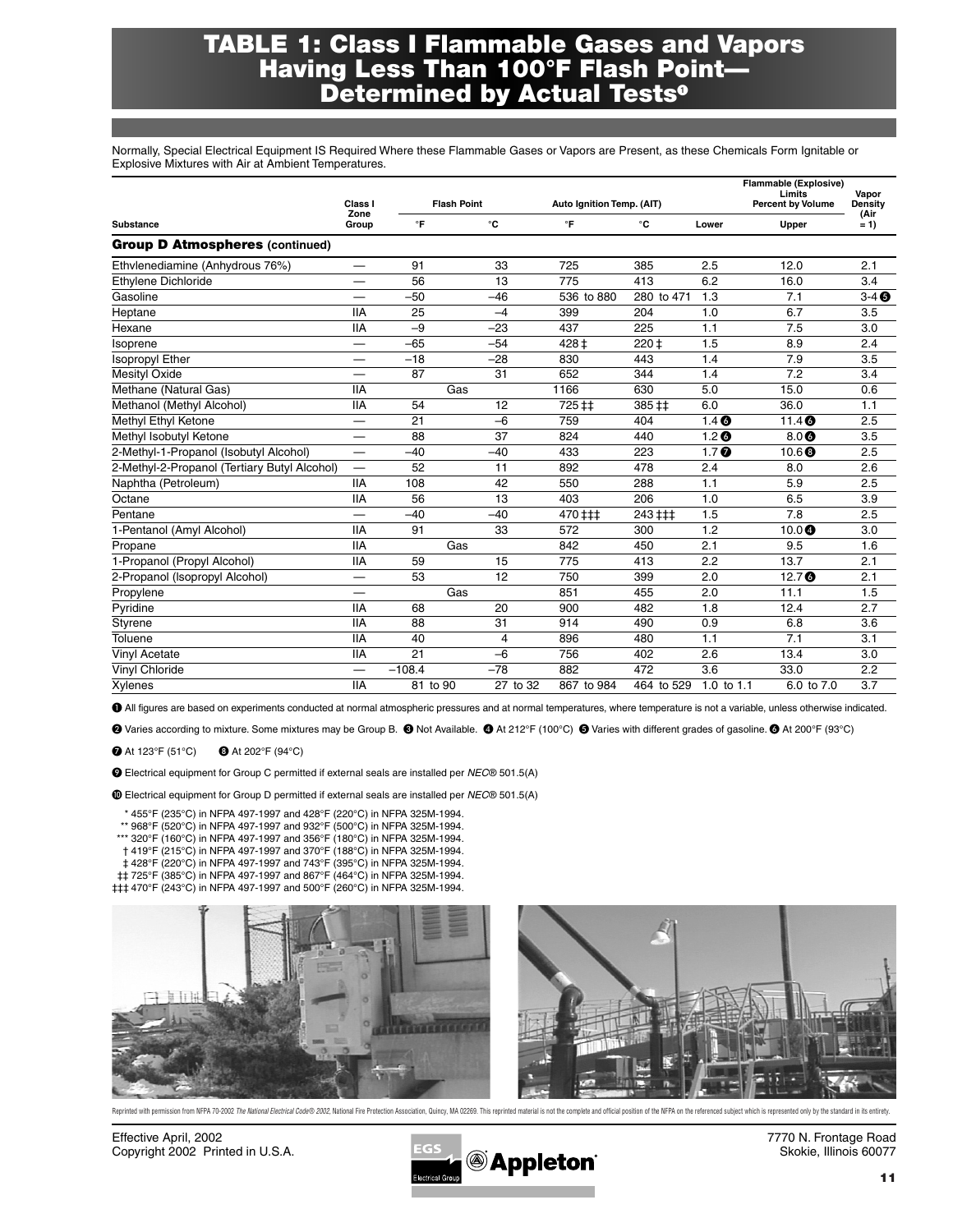## **TABLE 2: Class I Flammable Gases and Vapors Having Less Than 100°F Flash Points— Determined by Chemical Analysis**

Normally, Special Electrical Equipment IS Required Where these Flammable Gases or Vapors are Present, as these Chemicals Form Ignitable or Explosive Mixtures with Air at Ambient Temperatures.

|                                         | Class I                  |                 | <b>Flash Point</b> | Limits<br>Auto Ignition Temp. (AIT) |                 | <b>Flammable (Explosive)</b><br><b>Percent by Volume</b> | Vapor<br><b>Density</b> |                 |
|-----------------------------------------|--------------------------|-----------------|--------------------|-------------------------------------|-----------------|----------------------------------------------------------|-------------------------|-----------------|
|                                         | Zone                     |                 |                    | °F                                  | °C              |                                                          |                         | (Air            |
| Substance                               | Group                    | $\mathsf{P}$    | °C                 |                                     |                 | Lower                                                    | Upper                   | $= 1$           |
| <b>Group B Atmospheres</b>              |                          |                 |                    |                                     |                 |                                                          |                         |                 |
| Formaldehyde                            |                          |                 | Gas                | 804                                 | 429             | 7.0                                                      | 73.0                    | 1.0             |
| <b>Group C Atmospheres</b>              |                          |                 |                    |                                     |                 |                                                          |                         |                 |
| Butyl Mercaptan (1-Butanethiol)         |                          | 35              | $\overline{2}$     | <b>NAO</b>                          | NA <sup>®</sup> | NA <sup>®</sup>                                          | <b>NAO</b>              | 3.1             |
| Dicyclopentadiene                       |                          | 90              | 32                 | 937                                 | 503             | NA <sup>®</sup>                                          | NA <sup>®</sup>         | 4.6             |
| Di-isopropylamine                       |                          | 21              | $-6$               | 600                                 | 316             | 1.1                                                      | 7.1                     | 3.5             |
| Dimethylamine                           | <b>IIA</b>               |                 | Gas                | 752                                 | 400             | 2.8                                                      | 14.4                    | 1.6             |
| 1.4-Dioxane                             | <b>IIB</b>               | 54              | 12                 | 356                                 | 180             | 2.0                                                      | 22.0                    | 3.0             |
| Di-n-propylamine                        |                          | 63              | 17                 | 570                                 | 299             | NA <sup>®</sup>                                          | NA <sup>®</sup>         | 3.5             |
| n-Ethyl Morpholine                      | $\overline{\phantom{0}}$ | 90              | 32                 | NA <sup>®</sup>                     | NA <sup>®</sup> | NA <sup>®</sup>                                          | NA <sup>®</sup>         | 4.0             |
| Hydrogen Selenide                       |                          | <b>NA@</b>      | NA <sup>®</sup>    | NA <sup>®</sup>                     | NA <sup>®</sup> | NA <sup>®</sup>                                          | NA <sup>®</sup>         | NA <sup>O</sup> |
| Isobutyraldehyde                        |                          | $-40$           | $-40$              | 385                                 | 196             | 1.6                                                      | 10.6                    | 2.5             |
| Isopropyl Glycidyl Ether                | $\overline{\phantom{a}}$ | NA <sup>®</sup> | NA <sup>®</sup>    | NA <sup>®</sup>                     | NA <sup>®</sup> | NA <sup>®</sup>                                          | NA <sup>®</sup>         | NA <sup>O</sup> |
| Methylacetylene-Propadiene (stabilized) |                          | <b>NA@</b>      | NA <sup>®</sup>    | NA <sup>®</sup>                     | <b>NAO</b>      | NA <sup>®</sup>                                          | NA <sup>®</sup>         | NA Ø            |
| Methyl Mercaptan                        |                          | $\mathbf 0$     | $-18$              | NA <sup>®</sup>                     | NA <sup>®</sup> | 3.9                                                      | 21.8                    | 1.7             |
| Monomethyl Hydrazine                    | $\overline{\phantom{0}}$ | 73              | 23                 | 382                                 | 194             | 2.5                                                      | 92.0                    | 1.6             |
| Nitroethane                             | <b>IIA</b>               | 82              | 28                 | 778                                 | 414             | 3.4                                                      | <b>NAO</b>              | 2.6             |
| Nitromethane                            | <b>IIA</b>               | 95              | 35                 | 785                                 | 418             | 7.3                                                      | <b>NAO</b>              | 2.1             |
| 1-Nitropropane                          | $\overline{\phantom{0}}$ | 93              | $\overline{34}$    | 789                                 | 421             | $\overline{2.2}$                                         | <b>NA@</b>              | 3.1             |
| Propionaldehyde (Propanol)              |                          | 16              | $-9$               | 405                                 | 207             | 2.6                                                      | 17.0                    | 2.0             |
| Valeraldehyde                           |                          | 536             | 280                | 432                                 | 222             | NA <sup>O</sup>                                          | NA <sup>®</sup>         | 3.0             |
| <b>Group D Atmospheres</b>              |                          |                 |                    |                                     |                 |                                                          |                         |                 |
| Acetonitrile                            | <b>IIA</b>               | 42              | 6                  | 975                                 | 524             | 3.0                                                      | 16.0                    | 1.4             |
| Allyl Chloride                          | $\overline{\phantom{a}}$ | $-25$           | $-32$              | 905                                 | 485             | 2.9                                                      | 11.1                    | 2.6             |
| n-Amyl Acetate                          | $\overline{\phantom{0}}$ | 77              | 25                 | 680                                 | 360             | 1.1                                                      | 7.5                     | 4.5             |
| sec-Amyl Acetate                        | <b>IIA</b>               | 73              | 23                 | NA <sup>®</sup>                     | NA <sup>®</sup> | 21                                                       | 7.5                     | 4.5             |
| sec-Butyl Acetate                       |                          | 18              | $-8$               | NA <sup>®</sup>                     | NA <sup>®</sup> | 1.7                                                      | 9.8                     | 4.0             |
| <b>Butylamine</b>                       | $\overline{\phantom{0}}$ | 10              | $-12$              | 594                                 | 312             | 1.7                                                      | 9.8                     | 2.5             |
| Butylene (1-Butene)                     | $\overline{\phantom{0}}$ |                 | Gas                | 725                                 | 385             | 1.6                                                      | 10.0                    | 1.9             |
| Chlorobenzene                           |                          | 84              | 29                 | 1099                                | 593             | 1.3                                                      | 9.6                     | 3.9             |
| Chloroprene                             |                          | $-4$            | $-20$              | NA <sup>O</sup>                     | NA <sup>®</sup> | 4.0                                                      | 20.0                    | 3.0             |
| Cyclohexane                             | <b>IIA</b>               | $\mathbf{1}$    | $-17$              | 473                                 | 245             | 1.3                                                      | 8.0                     | 2.9             |
| Cyclohexene                             | $\frac{1}{1}$            | 21              | $-6$               | 471                                 | 244             | 1.2                                                      | NA <sup>®</sup>         | 2.8             |
| Cumene                                  | <b>IIA</b>               | 96              | 36                 | 795                                 | 424             | 0.9                                                      | 6.5                     | 4.1             |
| 1,1-Dichloroethane                      |                          | $\overline{2}$  | $-17$              | 820                                 | 438             | 6.2                                                      | 16                      | 3.4             |
| 1,2-Dichloroethylene                    | <b>IIA</b>               | 207             | 97                 | 860                                 | 460             | 5.6                                                      | 12.8                    | 3.4             |
| 1,3-Dichloropropene                     | $\overline{\phantom{0}}$ | 95              | 35                 | NA <sup>®</sup>                     | NA <sup>®</sup> | 5.3                                                      | 14.5                    | 3.8             |
| Ethyl Benzene                           |                          | 70              | 21                 | 810                                 | 432             | 0.8                                                      | 6.7                     | 3.7             |
| Ethyl Chloride                          | $\overline{\phantom{0}}$ | $-58$           | $-50$              | 966                                 | 519             | 3.8                                                      | 15.4                    | 2.2             |
| <b>Ethyl Formate</b>                    | <b>IIA</b>               | $-4$            | $-20$              | 851                                 | 455             | 2.8                                                      | 16.0                    | 2.6             |
| Heptene (Heptylene)                     |                          | 30              | $-1$               | 399                                 | 204             | NA <sup>®</sup>                                          | NA <sup>®</sup>         | 4.5             |
| 2-Hexanone (Methyl Butyl Ketone)        |                          | 95              | 35                 | 795                                 | 424             | 1.2                                                      | 8.0                     | 3.5             |
| Hexenes (2-Hexene)                      | $\overline{\phantom{0}}$ | $20$            | $<-7$              | 473                                 | 245             | NA <sup>®</sup>                                          | NA <sup>®</sup>         | 3.0             |
| <b>Isoamyl Acetate</b>                  |                          | 77              | 25                 | 680                                 | 360             | $1.0$ <sup>®</sup>                                       | 7.5                     | 4.5             |
| <b>Isobutyl Acrylate</b>                |                          | 82              | 28                 | 800                                 | 427             | ÑA Ø                                                     | NA <sup>®</sup>         | 4.4             |

**GROUP D ATMOSPHERES CONTINUED ON FOLLOWING PAGE**

Reprinted with permission from NFPA 70-2002 The National Electrical Code® 2002, National Fire Protection Association, Quincy, MA 02269. This reprinted material is ont the complete and official position of the NFPA on the r

Effective April, 2002 7770 N. Frontage Road<br>Copyright 2002 Printed in U.S.A. EGS EGS Copyright 2002 Printed in U.S.A. EGS COPY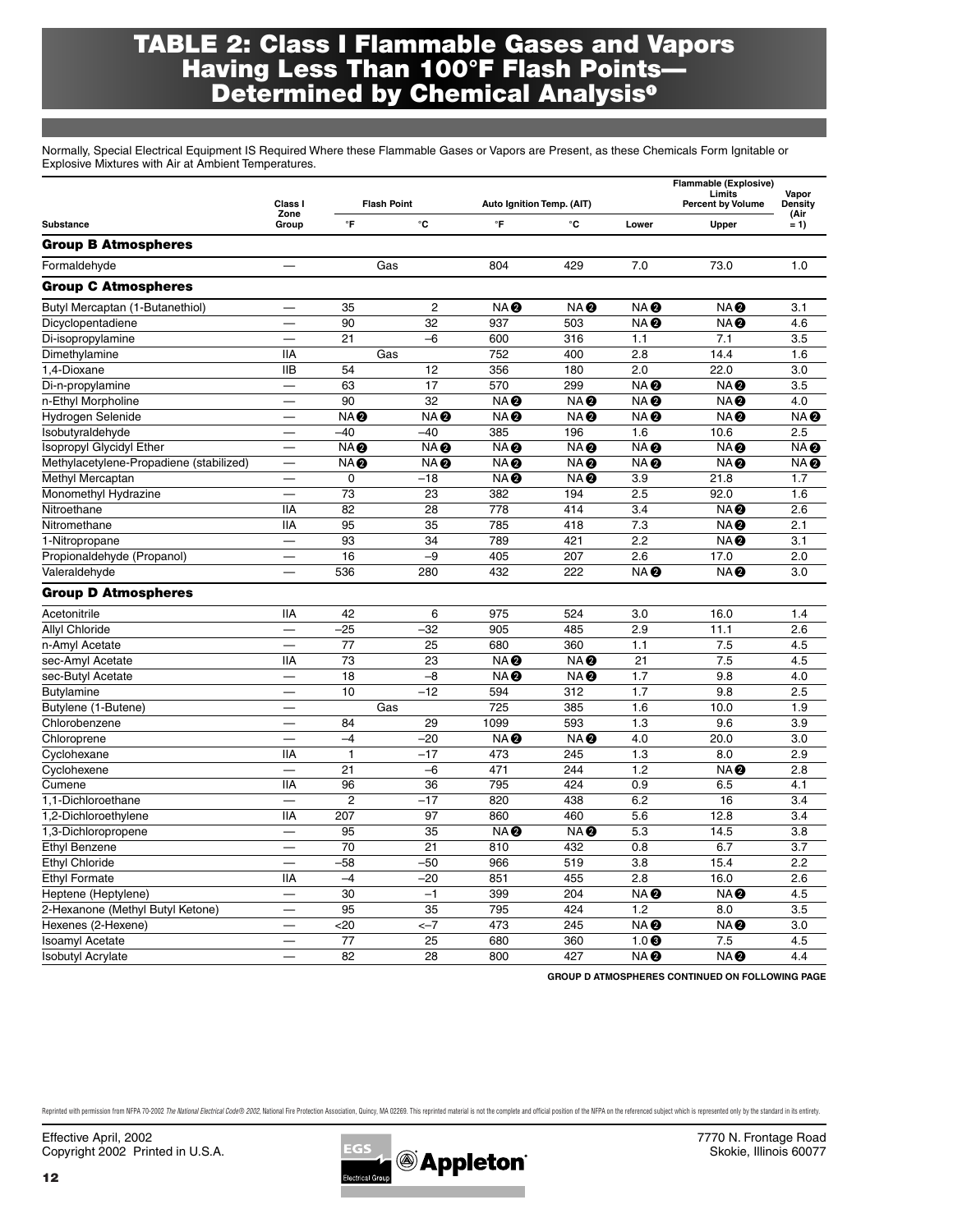## **TABLE 2: Class I Flammable Gases and Vapors Having Less Than 100°F Flash Points— Determined by Chemical Analysis**

Normally, Special Electrical Equipment IS Required Where these Flammable Gases or Vapors are Present, as these Chemicals Form Ignitable or Explosive Mixtures with Air at Ambient Temperatures.

|                                        | Class I<br>Zone                |              | <b>Flash Point</b> | Auto Ignition Temp. (AIT) |                 |                  | Flammable (Explosive)<br>Limits<br><b>Percent by Volume</b> | Vapor<br>Density |  |
|----------------------------------------|--------------------------------|--------------|--------------------|---------------------------|-----------------|------------------|-------------------------------------------------------------|------------------|--|
| Substance                              | Group                          | $\mathsf{P}$ | °C                 | °F                        | °C              | Lower            | Upper                                                       | (Air<br>$= 1$    |  |
| <b>Group D Atmospheres (continued)</b> |                                |              |                    |                           |                 |                  |                                                             |                  |  |
| <b>Isopropyl Acetate</b>               | $\overline{\phantom{0}}$       | 35           | 2                  | 860                       | 460             | 1.8 <sub>0</sub> | 8.0                                                         | 3.5              |  |
| Isopropylamine                         |                                | $-15$        | $-26$              | 756                       | 402             | 23               | 10.4                                                        | 2.0              |  |
| <b>Liquefied Petroleum Gas</b>         |                                | <b>NA</b>    | <b>NA</b>          | 761 to 842                | 405 to 450      | 1.5 <sub>0</sub> | $8.6$ $\odot$                                               | $2.0$ $\odot$    |  |
| Methyl Acetate                         | <b>IIB</b>                     | 14           | $-10$              | 850                       | 454             | 3.1              | 16.0                                                        | 2.6              |  |
| Methyl Acrylate                        |                                | 27           | $-3$               | 875                       | 468             | 2.8              | 25.0                                                        | 3.0              |  |
| Methylamine                            | <b>IIA</b>                     |              | Gas                | 806                       | 430             | 4.9              | 20.7                                                        | 1.0              |  |
| Methylcyclohexane                      |                                | 25           | $-4$               | 482                       | 250             | 1.2              | 6.7                                                         | 3.4              |  |
| Methyl Formate                         |                                | $-2$         | $-19$              | 840                       | 449             | 4.5              | 23.0                                                        | 2.1              |  |
| Methyl Isocyanate                      |                                | 5            | $-15$              | 994                       | 534             | 5.3              | 26.0                                                        | 2.0              |  |
| Methyl Methacrylate                    | <b>IIA</b>                     | 50           | 10                 | 792                       | 422             | 1.7              | 8.2                                                         | 3.6              |  |
| Nonane                                 | <b>IIA</b>                     | 88           | 31                 | 401                       | 205             | 0.8              | 2.9                                                         | 4.4              |  |
| Nonene                                 | $\overline{\phantom{0}}$       | 78           | 26                 | NA <sup>O</sup>           | NA <sup>O</sup> | 0.8              | NA <b>Ø</b>                                                 | 4.4              |  |
| Octene (1-Octene)                      |                                | 46           | 8                  | 446                       | 230             | 0.9              | <b>NAO</b>                                                  | 3.9              |  |
| 2-Pentanone (Methyl Propyl Ketone)     | $\overbrace{\phantom{123321}}$ | 45           | 7                  | 846                       | 452             | 1.5              | 8.2                                                         | 3.0              |  |
| 1-Pentene                              |                                | 0            | $-18$              | 527                       | 275             | 1.5              | 8.7                                                         | 2.4              |  |
| n-Propyl Acetate                       |                                | 57           | 14                 | 842                       | 450             | 1.7 <sub>0</sub> | 8.0                                                         | 3.5              |  |
| Propylene Dichloride                   |                                | 60           | 16                 | 1035                      | 557             | 3.4              | 14.5                                                        | 3.9              |  |
| Turpentine                             |                                | 95           | 35                 | 488                       | 253             | 0.8              | NA <b>Ø</b>                                                 | NA Ø             |  |
| Vinylidene Chloride                    |                                | $-19$        | $-28$              | 1058                      | 570             | 6.5              | 15.5                                                        | 3.4              |  |

 $\bullet$  How above vapors were classified as Group B, C or D

These vapors were classified as Group B, C or D by chemical analysis rather than by actual tests by Underwriters Laboratories Inc. More specifically, the classifications were based on "analogy with tested materials and chemical structure." They are therefore only tentative classifications and may actually be incorrect in some instances. Therefore, it may be advisable to submit these untested chemicals to a qualified testing laboratory for verification of the group classifications.

Not Available At 212°F (100°C) 100°F (38°C) Commercial Butane



Reprinted with permission from NFPA 70-2002 The National Electrical Code® 2002. National Fire Protection Association. Quincy, MA 02269, This reprinted material is not the complete and official position of the NFPA on the r

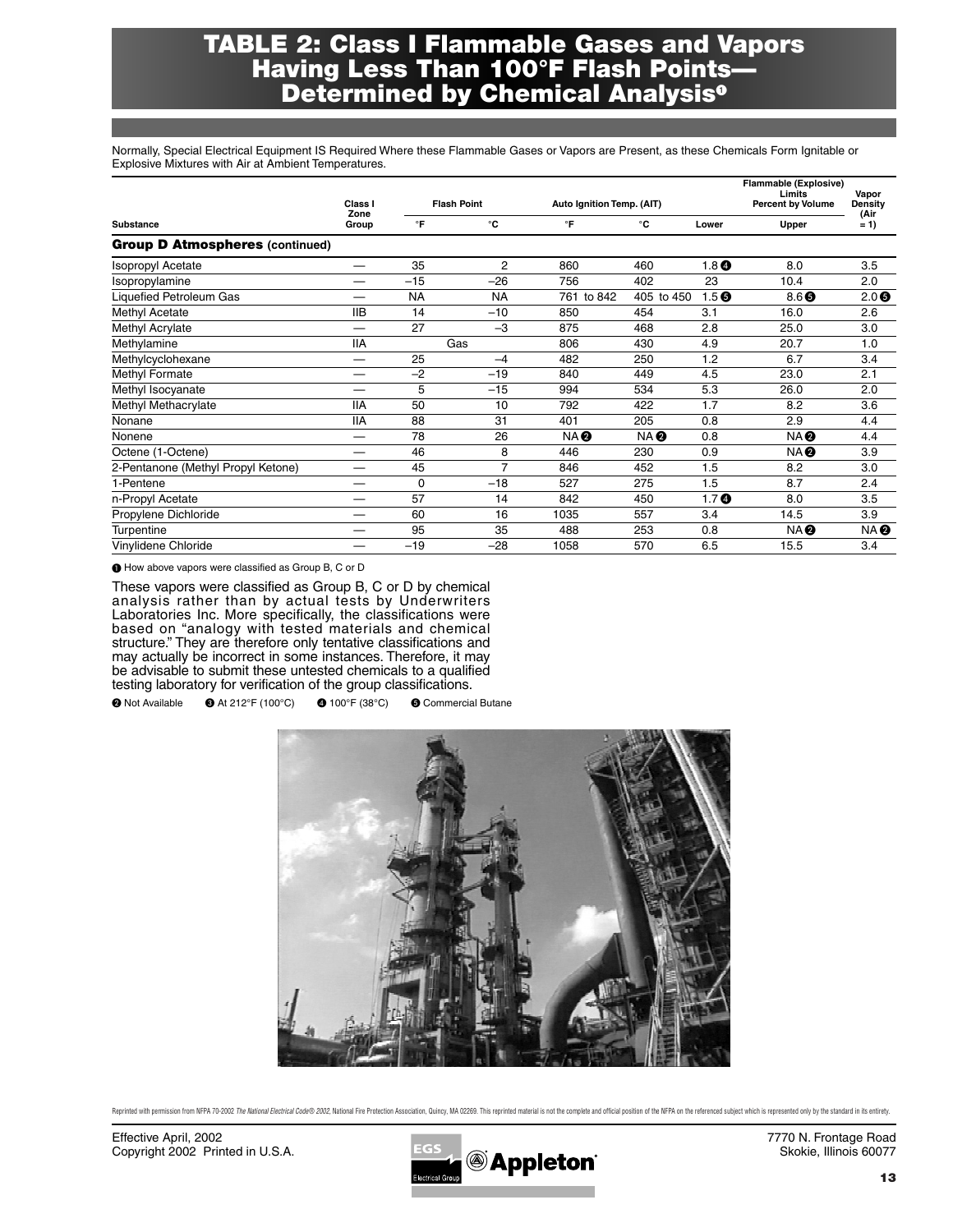## **TABLE 3: Class I Combustible Vapors Having Flash Points of 100°F or More, But Less Than 140°F— Determined by Chemical Analysis**

Normally, Special Electrical Equipment IS NOT Required Where these Combustible Vapors are Present, as these Chemicals Do NOT Form Ignitible Mixtures with Air at Ambient Temperatures Unless Heated Beyond their Flash Points.

|                                                | Class I                  | <b>Flash Point</b> |                 | Auto Ignition Temp. (AIT) |                 |                            | <b>Flammable (Explosive)</b><br>Limits<br><b>Percent by Volume</b> | Vapor<br>Density |
|------------------------------------------------|--------------------------|--------------------|-----------------|---------------------------|-----------------|----------------------------|--------------------------------------------------------------------|------------------|
| Substance                                      | Zone<br>Group            | $\mathsf{P}$       | °C              | °F                        | °C              | Lower                      | Upper                                                              | (Air<br>$= 1$    |
| <b>Group B Atmospheres</b>                     |                          |                    |                 |                           |                 |                            |                                                                    |                  |
| Allyl Glycidyl Ether <b>@</b>                  |                          | <b>NA@</b>         | NA <sup>®</sup> | 135                       | 57              | NA <sup>®</sup>            | NA <sup>®</sup>                                                    | 3.9              |
| n-Butyl Glycidyl Ether <b>10</b>               |                          | <b>NA@</b>         | NA <sup>®</sup> | <b>NA</b>                 | <b>NA@</b>      | NA <sup>®</sup>            | NA <sup>®</sup>                                                    | <b>NAO</b>       |
| <b>Group C Atmospheres</b>                     |                          |                    |                 |                           |                 |                            |                                                                    |                  |
| Ethylene Glycol Monoethyl Ether                |                          | 102                | 39              | 455                       | 235             | 1.7                        | 15.6                                                               | 3.0              |
| Ethylene Glycol Monoethyl Ether Acetate        |                          | 120                | 49              | 644                       | 340             | 1.5 <sup>6</sup>           | 12.3 <sup>6</sup>                                                  | 4.1              |
| 2-Ethylhexaldehyde                             |                          | 126                | 52              | 375                       | 191             | $0.8$ <sup>8</sup>         | 7.2 <sub>o</sub>                                                   | 4.4              |
| Hydrazine                                      |                          | 100                | 38              | 74 to 518                 | 23 to 270       | 2.9                        | 98.0                                                               | 1.1              |
| Iso-octyl Aldehyde                             |                          | <b>NA@</b>         | NA <sup>®</sup> | 387                       | 197             | NA <b>Q</b>                | NA <sup>®</sup>                                                    | NA <sup>O</sup>  |
| Morpholine <sup>O</sup>                        |                          | 95                 | 35              | 590                       | 310             | 1.4                        | 11.2                                                               | 3.0              |
| <b>Tetramethyl Lead</b>                        |                          | 100                | 38              | NA <sup>O</sup>           | NA <sup>O</sup> | NA <sup>®</sup>            | NA <sup>®</sup>                                                    | 9.2              |
| <b>Group D Atmospheres</b>                     |                          |                    |                 |                           |                 |                            |                                                                    |                  |
| Acetic Acid <sup>O</sup>                       | <b>IIA</b>               | 109                | 43              | 867                       | 464             | 4.0                        | 19.9 <sup>°</sup>                                                  | 2.1              |
| Acetic Anhydride                               |                          | 129                | 54              | 600                       | 316             | 2.7                        | 10.3                                                               | 3.5              |
| <b>Acrylic Acid</b>                            |                          | 129                | 54              | 820                       | 438             | 2.4                        | 8.0                                                                | 2.5              |
| t-Butyl Acetate                                |                          | <b>NA@</b>         | NA <sup>®</sup> | NA <sup>®</sup>           | NA <sup>®</sup> | 1.7                        | 9.8                                                                | 4.0              |
| n-Butyl Acrylate (inhibited)                   |                          | 120                | 49              | 559                       | 293             | 1.7                        | 9.9                                                                | 4.4              |
| Cyclohexanone                                  | <b>IIA</b>               | 111                | 44              | 473                       | 245             | 1.1 <sub>0</sub>           | 9.4                                                                | 3.4              |
| p-Cymene                                       | <b>IIA</b>               | 117                | 47              | 817                       | 436             | 0.7 <sub>0</sub>           | 5.6                                                                | 4.6              |
| Decene (1-Decene)                              |                          | $131$              | $55$            | 455                       | 235             | NA <sup>®</sup>            | NA <sup>®</sup>                                                    | 4.8              |
| Diethyl Benzene                                | $\overline{\phantom{0}}$ | 133 to 135         | 56 to 57        | 743 to 842                | 395 to 450      | NA <sup>®</sup>            | NA <sup>®</sup>                                                    | 4.6              |
| Di-isobutyl Ketone                             |                          | 140                | 60              | 745                       | 396             | $0.8$ $\odot$              | $7.1$ <sup>8</sup>                                                 | 4.9              |
| Dimethyl Formamide                             |                          | 136                | 58              | 833                       | 445             | 2.2 $\bm{0}$               | 15.2                                                               | 2.5              |
| Dipentene                                      |                          | 113                | 45              | 458                       | 237             | 0.7 <sub>6</sub>           | $6.1$ $\odot$                                                      | 4.7              |
| Ethyl sec-Amyl Ketone                          |                          | 55                 | 13              | 685                       | 363             | 3.3                        | 19.0                                                               | 1.6              |
| Ethyl Butanol                                  | $\overline{\phantom{0}}$ | 135                | 57              | NA <sup>®</sup>           | NA <sup>®</sup> | 1.2                        | 7.7                                                                | 3.5              |
| Ethyl Butyl Ketone                             |                          | 115                | 46              | NA <sup>®</sup>           | NA <sup>®</sup> | NA <sup>®</sup>            | NA <sup>®</sup>                                                    | 4.0              |
| Ethylene Glycol Monomethyl Ether               | $\overline{\phantom{0}}$ | 102                | 39              | 545                       | 285             | $\overline{1.8}$ $\bullet$ | $14$ $\oplus$                                                      | 2.6              |
| <b>Ethvl Silicate</b>                          | $\overline{\phantom{m}}$ | 125                | 52              | NA <sup>®</sup>           | NA <sup>®</sup> | NA <sup>®</sup>            | NA <sup>®</sup>                                                    | 7.2              |
| Formic Acid (90%)                              |                          | 122                | 50              | 813                       | 434             | 18.0                       | 57.0                                                               | 1.6              |
| <b>Fuel Oils</b>                               |                          | 110 to 336         | 43 to 169       | 410 to 765                | 210 to 407      | 0.7                        | 5.0                                                                | NA <sup>®</sup>  |
| sec-Hexyl Acetate                              |                          | 113                | 45              | NA <sup>®</sup>           | NA <sup>®</sup> | NA <sup>®</sup>            | NA <sup>O</sup>                                                    | 5.0              |
| <b>Isoamyl Alcohol</b>                         |                          | 109                | 43              | 662                       | 350             | 1.2                        | 9.0 <sub>Q</sub>                                                   | 3.0              |
| Kerosene                                       | <b>IIA</b>               | 110 to 162         | 43 to 72        | 410                       | 210             | 0.7                        | 5.0                                                                | 4.5              |
| Methyl Amyl Alcohol (Methyl Isobutyl Carbinol) |                          | 106                | 21              | NA <sup>®</sup>           | NA <sup>®</sup> | 1.0                        | 5.5                                                                | 3.5              |
| Methyl n-Amyl Ketone                           |                          | 120                | 49              | 740                       | 393             | $1.1\Omega$                | $7.9$ <sup><math>\odot</math></sup>                                | 3.9              |
| o-Methylcyclohexanone                          |                          | 118                | 48              | NA <sup>®</sup>           | NA <sup>®</sup> | NA <sup>O</sup>            | NA <sup>O</sup>                                                    | 3.9              |
| alpha-Methyl Styrene                           |                          | 127                | 53              | 1065                      | 574             | 0.8                        | 11.0                                                               | 4.1              |
| Naphtha (Coal Tar)                             | <b>IIA</b>               | 108                | 42              | 531                       | 277             | 1.1                        | 5.9                                                                | 2.5              |
| Propionic Acid                                 |                          | 129                | 54              | 870                       | 466             | 2.9                        | 12.1                                                               | 2.5              |
| Tripropylamine                                 | $\overline{\phantom{0}}$ | 105                | 41              | NA <sup>®</sup>           | NA <sup>®</sup> | NA <sup>®</sup>            | NA <sup>®</sup>                                                    | 4.9              |

 All chemicals in the above Table 3 are Class II Combustible Liquids per NFPA Standard 321. Like the chemicals in Table 2, these vapors (except Acetic Acid and Morpholine) were classified as Group B, C or D by chemical analysis It may, therefore, be necessary to have a testing laboratory verify these Group classifications.

<sup>2</sup> Not Available <sup>3</sup> At 200°F (93°C) <sup>3</sup> At 212°F (100°C) <sup>5</sup> At 302°F (150°C)

At 275°F (135°C) 151°F (66°C) At 250°F (121°C)

 $\bullet$  Acetic Acid and Morpholine were classified by actual tests.

Electrical equipment for Group C permitted if external seals are installed per *NEC*® 501.5(A)

 $\bullet$  at STP.

Reprinted with permission from NFPA 70-2002 The National Electrical Code® 2002. National Fire Protection Association. Quincy, MA 02269, This reprinted material is not the complete and official position of the NFPA on the r

Effective April, 2002<br>
Copyright 2002 Printed in U.S.A. Example 2003 Copyright 2002 Printed in U.S.A. Copyright 2002 Printed in U.S.A